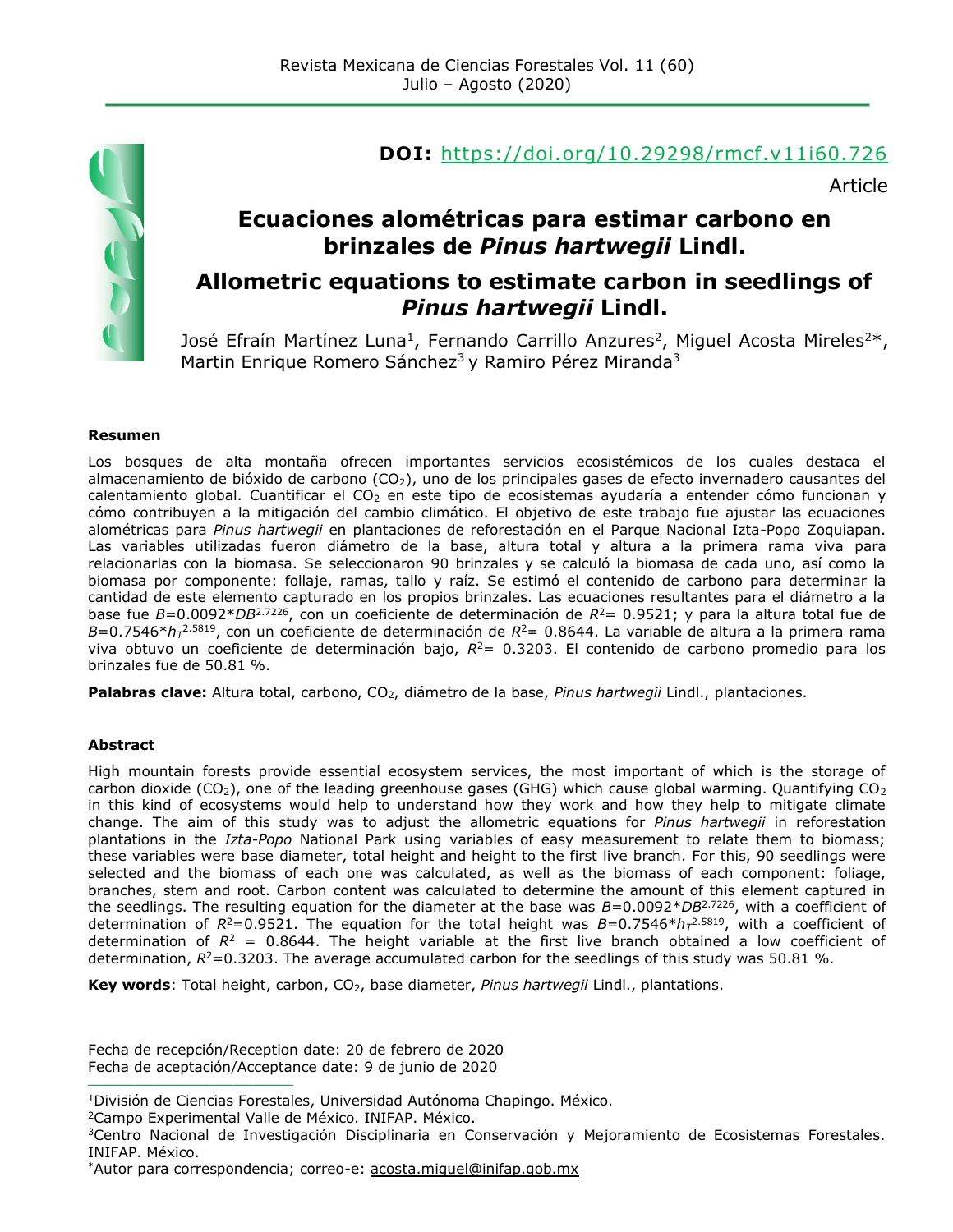## **Introduction**

The greenhouse gas emissions (GGE) to the atmosphere, mainly  $CO<sub>2</sub>$ , have been one of the most important causes of climate change (Montes *et al*., 2008). This gas comes, mostly, from fossil fuel consumption for the generation of energy of domestic, and transportation use (Cruz, 2016). The effects of climate change become apparent in desertification, temperature increase, plagues and diseases, and gradual loss of glaciers. At the *Pico de Orizaba* and *Izta-Popo Zoquiapan* National Parks in Mexico, forest phytosanitary diseases have been observed (Semarnat, 2016).

The negative impacts of climate change may be reduced through the conservation and management of forest ecosystems and their environmental services, among other actions. Vegetation absorbs, assimilates and retains  $CO<sub>2</sub>$  and transforms it into structural tissue through photosynthesis (Ordóñez and Masera, 2001; Zamora-Martínez, 2015; Romero, 2016). To assess the captured carbon in forests, allows to qualify and quantify its contribution to mitigate the effects of climate modifications, and thus, to direct and execute management practices that increase the captured carbon in its biomass (Barrionuevo *et al*., 2013).

In this regard, the allometric equations are a basic tool for biomass and carbon quantification within ecosystems. Estimations are obtained through variables easy to measure, such as diameter or height, in order to relate them to the accumulated biomass or carbon in broader stands and plant communities (Schlegel, 2001; Acosta, 2003; Flores *et al*., 2011; Díaz *et al*., 2016).

At the *Iztaccíhuatl Popocatépetl* National Park (PN *Izta*-*Popo*), The "Restauration, Protection and Conservation of Natural Resources of the *Iztaccíhuatl Popocatépetl* National Park Program" is carried out. This integral project is a joint initiative of the social, public and private sectors, oriented to the conservation of the natural heritage and the sustainable development of the park and its influence area, at the short, medium and long term (Semarnat, 2013).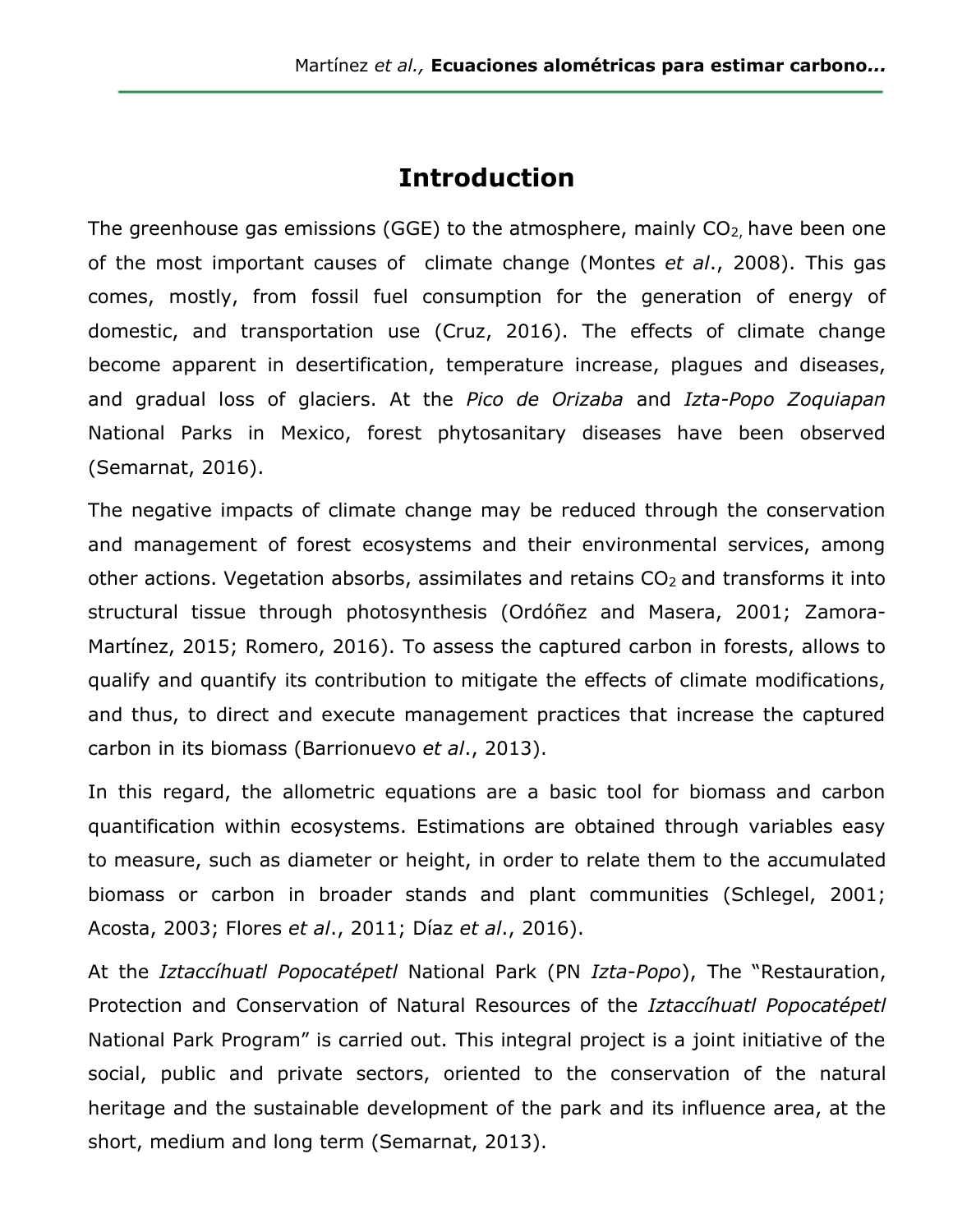*Volkswagen de México S. A. de C. V.* has sponsored reforestation works at the park over 750 ha with *Pinus hartwegii* Lindl. Since 2008, the initial year, such effort focused on the maintenance of 300 ha under the "adoption" scheme; later, in 2010, with the support of several additional collaborators 200 ha were added, 100 ha more in 2012 and recently, 150 ha more. One of the aims of the program is to assess carbon sequestration in the 750 ha where restoration and reforestation activities have been done. From the interest of knowing the value of reforestation on the carbon capture in its different growth stages, the objective of the present study was to generate an adjusted allometric equation to estimate the biomass and carbon accumulated in *Pinus hartwegii* plantations in the seedling stage at the *Izta-Popo Zoquiapan* National Park.

# **Materials and Methods**

#### **Study area**

The study was performed in the *Iztaccíhuatl-Popocatépetl* National Park, which is located at the *Eje Neovolcánico Transversal*, between 21°11'58'' North and 53°60'14.83'' West, whose average altitude is 3 770 m in a range between 3 000 and 5 480 m (Semarnat, 2013). It comprises 39 819.086 ha divided into the states of *Estado de México*, with 28 307.48 ha (71.09 %); *Puebla* with 11 072.91 ha (27.81 %) and *Morelos* with 438.68 ha (1.10 %) (Figure 1).

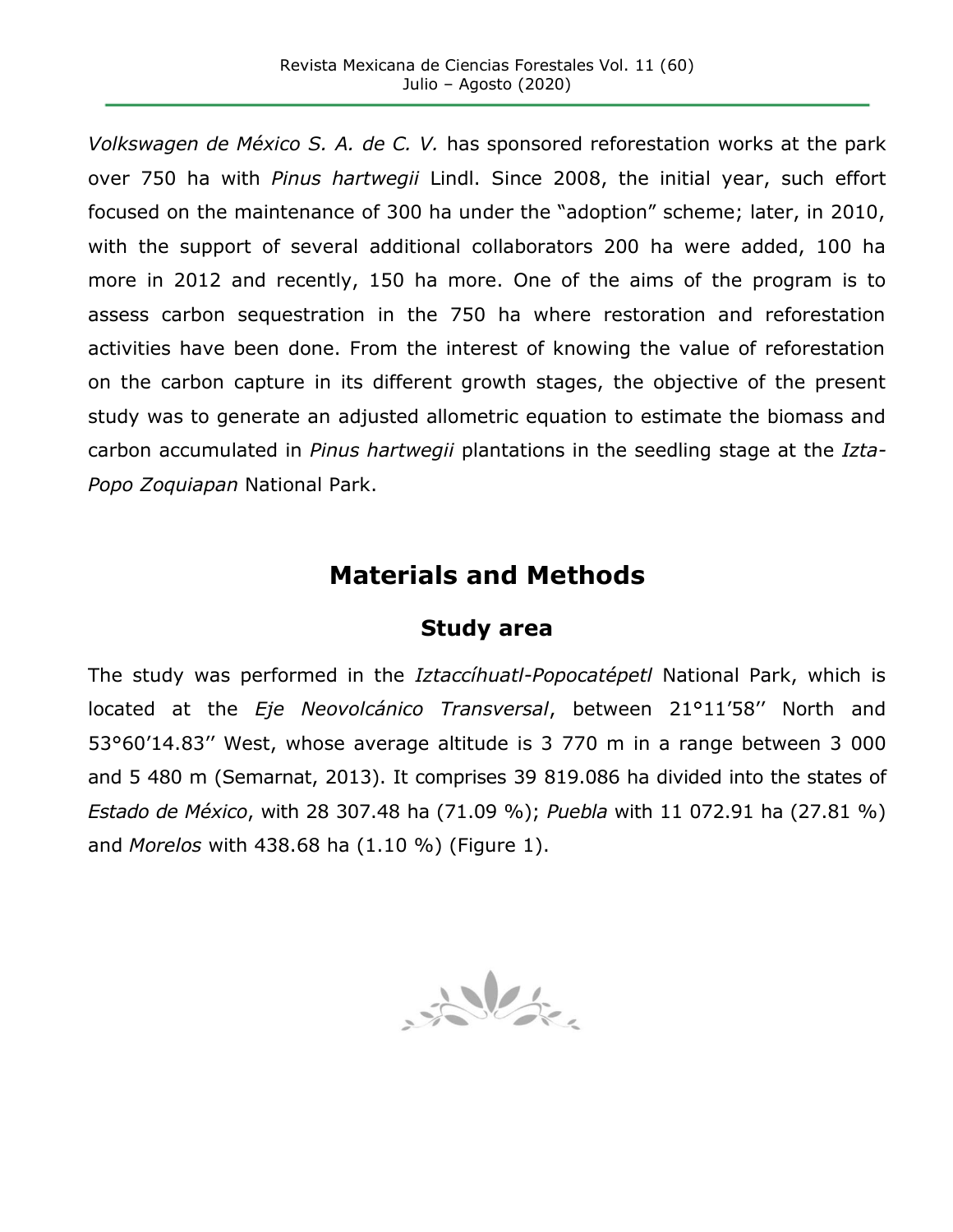

Source: Semarnat, 2013.

**Figure 1**. Location of the *Iztaccíhuatl Popocatépetl* National Park Natural Protected Area.

Its geoforms (mountain chains, volcanic cones and hillsides) have a volcanic origin, in which the basaltic rocks and andesites prevail. According to FAO's classification (FAO, 2015), the present soil units are: Lithosols, Regosols, Andosols, Cambisols and Fluvisols.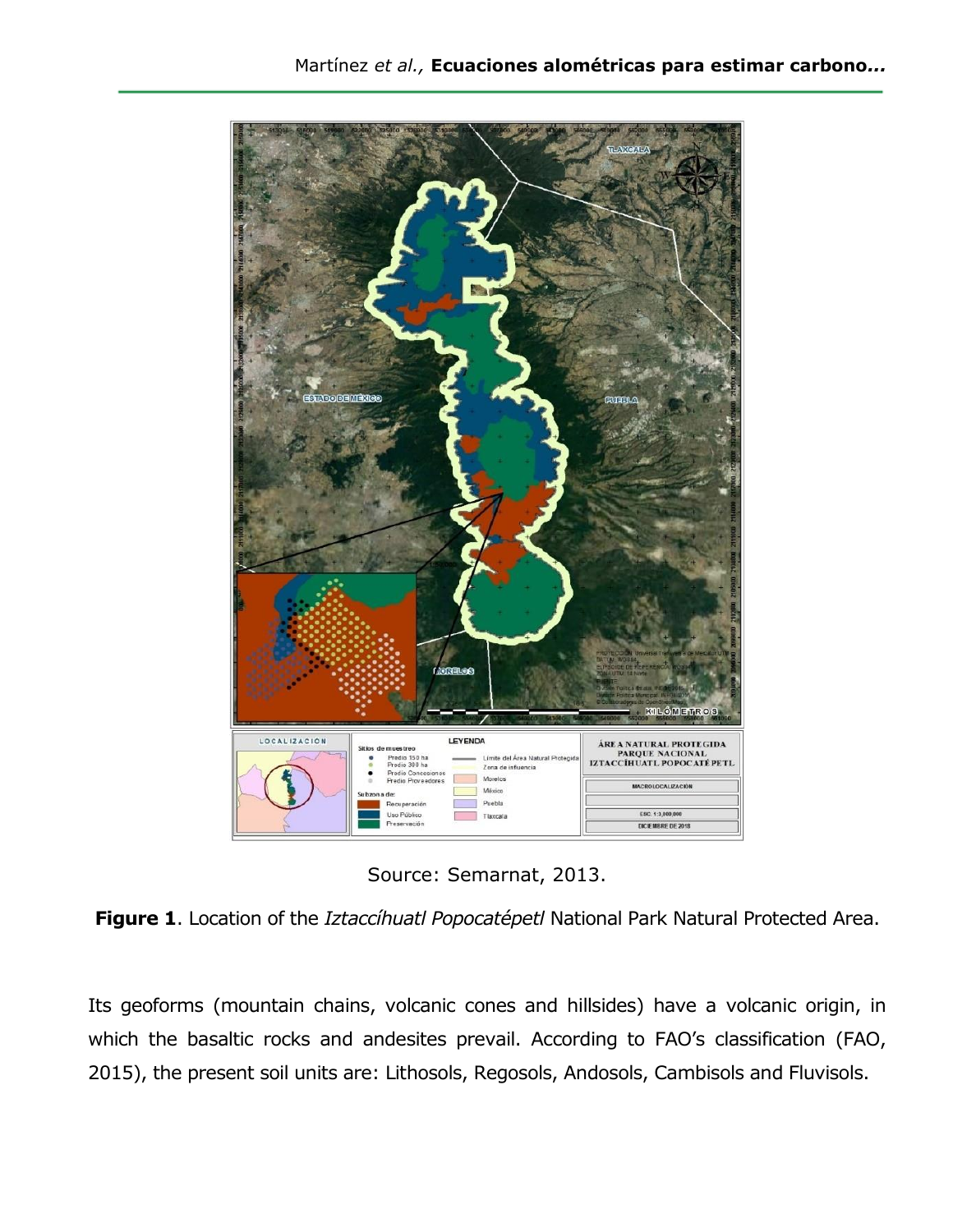The average annual temperature fluctuates from 3 to 5  $\degree$ C, with an annual variation less than 3 °C, but with enough daytime oscillation for frosts to occur throughout the year. The average annual rainfall is between 600 and 800 mm, and although a considerable percentage falls as snow, it does not remain for long periods on the ground. Sunlight and wind are intense, thus favoring a high evaporation (Rzedowski, 2006).

The PN Izta-Popo Management Program (Semarnat, 2013) is divided into three subzones: Restauration, Public Use and Conservation, among the present study was established, mainly on the first one (Figure 1).

## **Obtaining of biomass**

The methodology that was used was similar to that proposed by several scientists (Acosta, 2003; Avendaño *et al*., 2009; Carrillo *et al.,* 2014; Carrillo *et al*., 2016), but it was different since instead of using normal diameter (*DN*) as an independent variable, the base diameter, the hight up to the first branch and total height were used, as most of the seedlings had not fully developed a *DN*.

Based on the cost of its extraction, a sample size of 90 seedlings was used to obtain an allometric equation for biomass and carbon. The selection criterion was that seedlings had been planted through reforestation projects since 2008, and were 10 years-old as maximum age, in order to include most of the available categories to increase the range of variability.

Before the extraction of the seedlings from the root, the diameter at the base, total height and height at the first live branch were measured. Later, they were stored in bags with their respective identification number, after which they were transferred to the greenhouse of the *Valle de México* Experimental Field of *Instituto Nacional de Investigaciones Forestales, Agrícolas y Pecuarias* (INIFAP) in *Coatlinchán, Texcoco de Mora, Estado de* México. There they were kept inside the bags for five weeks so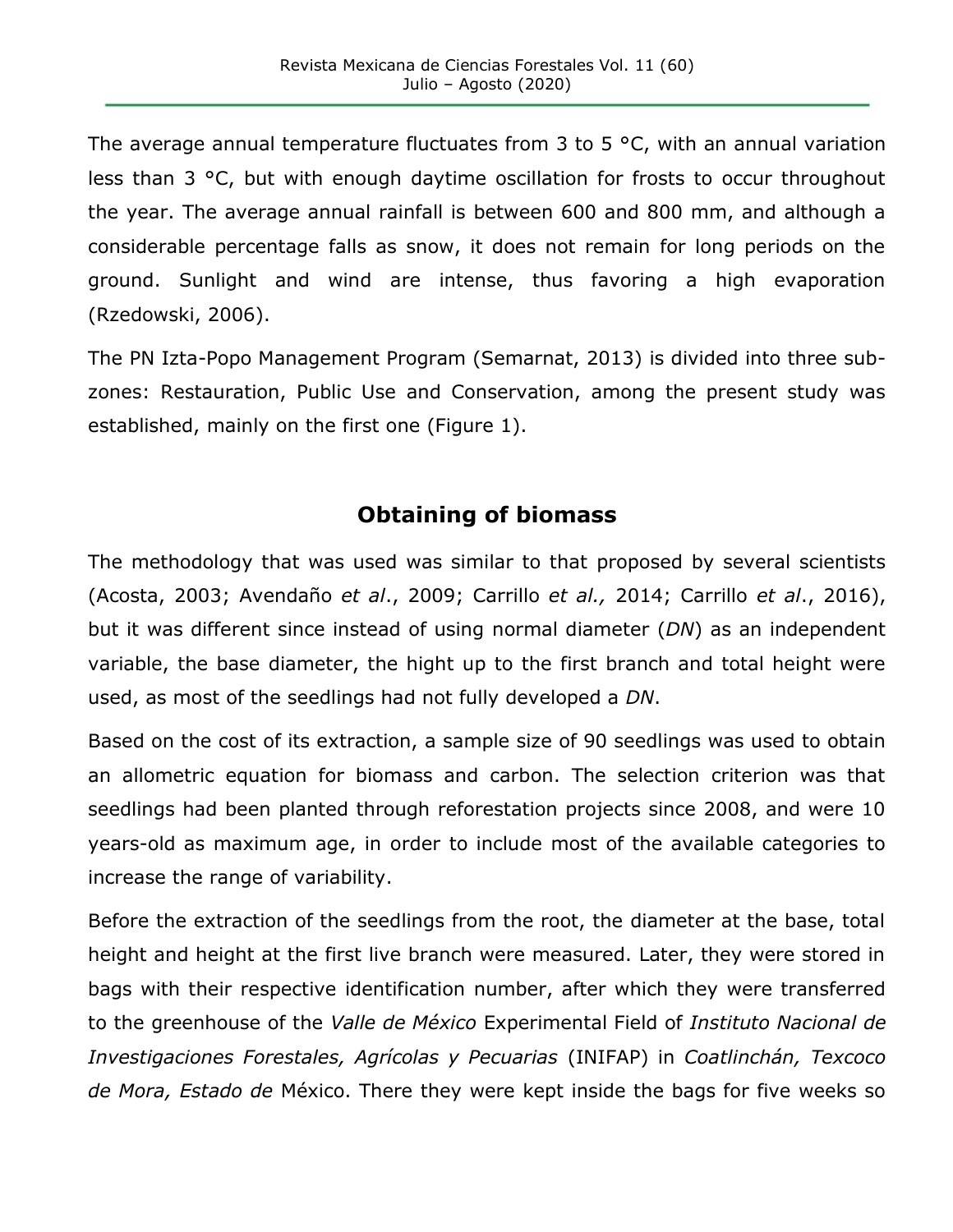that they lost as much moisture as possible before putting them in a Blue M 0v-490A2 drying kiln.

The foliage, branches, stem and root were separated and weighed on a Tecnocor 20-CHIS digital scale, for minimum weights of 200 g and maximum weights of 30 kg to get the dry weight. Samples weighing less than 200 g were weighed on a Scout®Pro precision scale. When the samples were weighed, aliquots were obtained to be introduced into the drying kiln for 48 h at 70 °C and obtain the 4-component dry weight per 90 seedlings, for a total of 360 samples. Once the moisture percentage after passing through the drying kiln was recorded, it was added to the fresh weight of each component, with which the total and section biomass were calculated.

With the biomass data, the predictive models were adjusted for each one of the variables of interest: the base diameter, total height and the height up to the first living branch. The equation in its potential form was used for the base diameter and total height:

$$
B = \beta_0 * X^{\beta_1}
$$

For practical matters, *DB* was used for base diameter and  $h<sub>T</sub>$  as total height.

The equation in its second degree polynomial linear form was used for the height to the first living branch:

$$
B = \beta_0 * X^{\beta_1} - \beta_2 * X + \beta_3
$$

Where:

*B =* Biomass (kg)

*X's* = Independent variables

*β's* = Adjustment coefficients

All the statistical analyses were performed in the free R software (The R Team, 2013).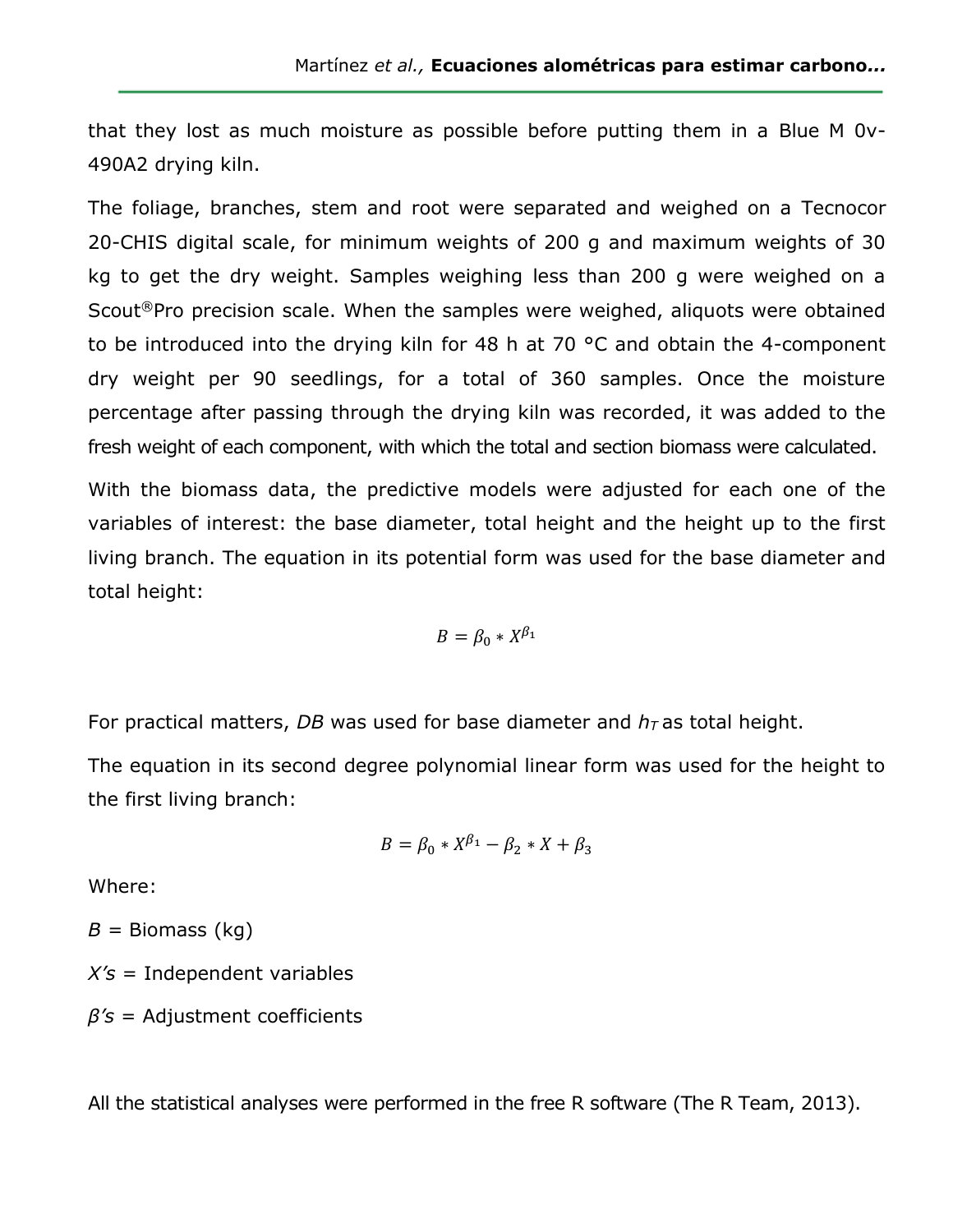### **Categories of the variables of interest**

Four diametric categories were defined for the base diameter and 10 for total height; both were used to construct a biomass table that allows predicting such variable by using these two measurements.

## **Carbon determination**

For the calculation of the carbon contained in the saplings, 13 specimens were selected, in order to include the widest range of size intervals, with their respective components; some, subsamples were taken, and carried to the Soil Fertility and Environmental Chemistry Laboratory of the *Colegio de Postgraduados, Montecillo* campus. The dry combustion method was applied to them on the Shimadzu TOC 5050A carbon analyzer.

Once the results of the analysis were obtained, the coefficient of carbon content per component was applied to the 90 seedlings.

# **Results and Discussion**

## **Fresh weight and dry weight**

As the seedlings were small, it was not necessary to determine fresh weight directly at the field as suggested by several authors (Acosta, 2003; Avendaño *et al*., 2009; Bonilla, 2009; Carrillo *et al*., 2016). The average numbers of moisture loss for each component were 8. 3% for leaves, 11.1 % for branches, 16.2 % for the stem and 15.6 % for the root.

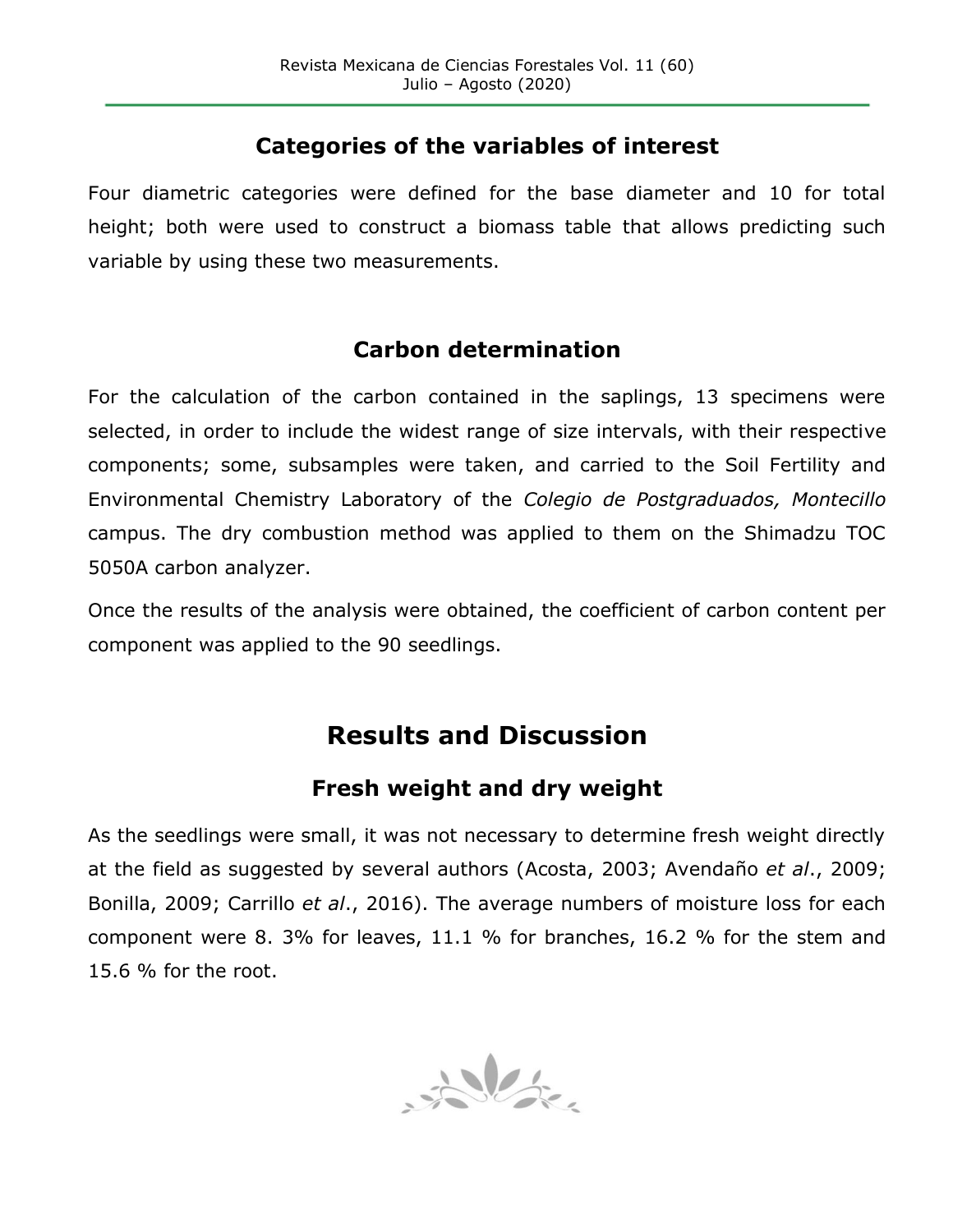#### **Biomass distribution**

The distribution of biomass in the seedlings was 30 % for foliage, 8 % for branches, 24 % for the stem and 37 % for the root. Several authors (Díaz *et al.,* 2007; Avendaño *et al*., 2009; Carrillo *et al*., 2014; Carrillo *et al*., 2016) suggest different distributions, even though they do not take into account the root. Castañeda *et al*. (2012) proposes between 15 and 20 % as a per cent of biomass of the root for adult trees, which is also far from the actual results of this study.

Chávez *et al.* (2016) mention that age directly affects the distribution of biomass in trees. In the early stages of a stand, this distribution will be conditioned by the physiological functions required by the species. In *Pinus*, the first stages focus on the high demand for carbohydrates advocated to the stem that will provide support and can be maintained at a constant rate during its growth. The root must constantly supply water to the leaves, which, in turn, will need great physiological capacity by increasing the leaf area to capture and use solar energy, which will increase photosynthetic rates and biomass production. Vose and Ryan (1994), Van and Franklin (2000), Wang *et al.* (2007) and Pretzsch (2014) mention that the leaf biomass and crown structure of different forest species are crucial for tree growth and development.

### **Equation fit**

For *DB* a coefficient of determination was obtained as  $R^2 = 0.9521$  and a potential equation *B*=0.0092\**DB*2.7226. For *hT*, *R*<sup>2</sup>=0.8644 and the equation *B*=0.7546\**h<sup>T</sup>* 2.5819 . For the height up to the first living branch,  $R^2$ =0.3203, making it unnecessary to show the equation as such coefficient was under what was considered a good fit. The DB graph is shown in Figure 2 and  $h<sub>T</sub>$  in Figure 3.

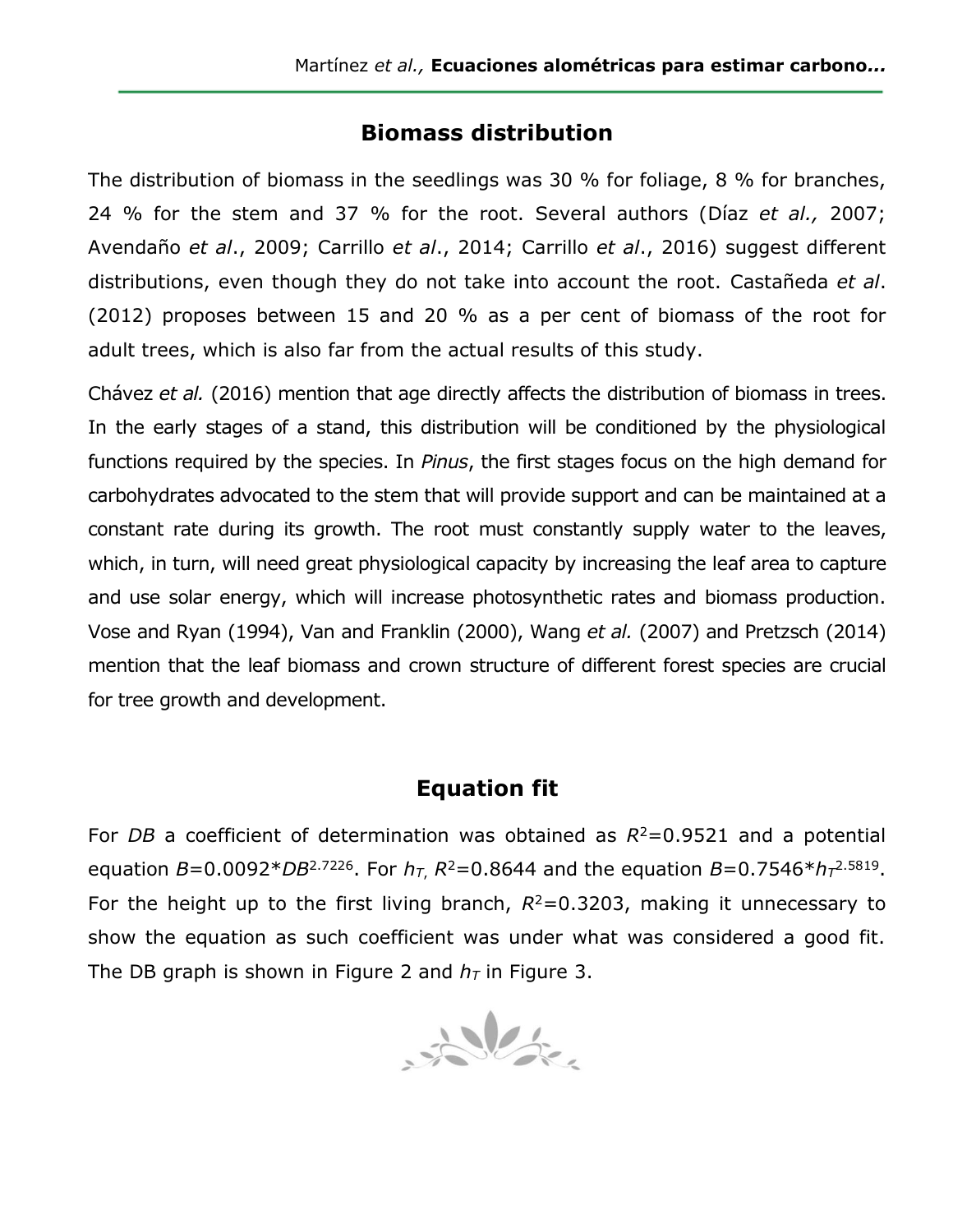

**Figure 2.** Trend line of the biomass values related to the base diameter.



**Figure 3.** Data dispersal and trend line of the biomass values related with total height.

Brown *et al.* (1989) believes that it is better not always to include the total height of the trees in the biomass estimation procedures due to the complexity of taking the height by closed canopies and because ecological inventories have not included these data in the case of tropical forests.

With the previous results, it was observed that height itself is a significant variable to estimate the biomass in seedlings because this type of vegetation does not have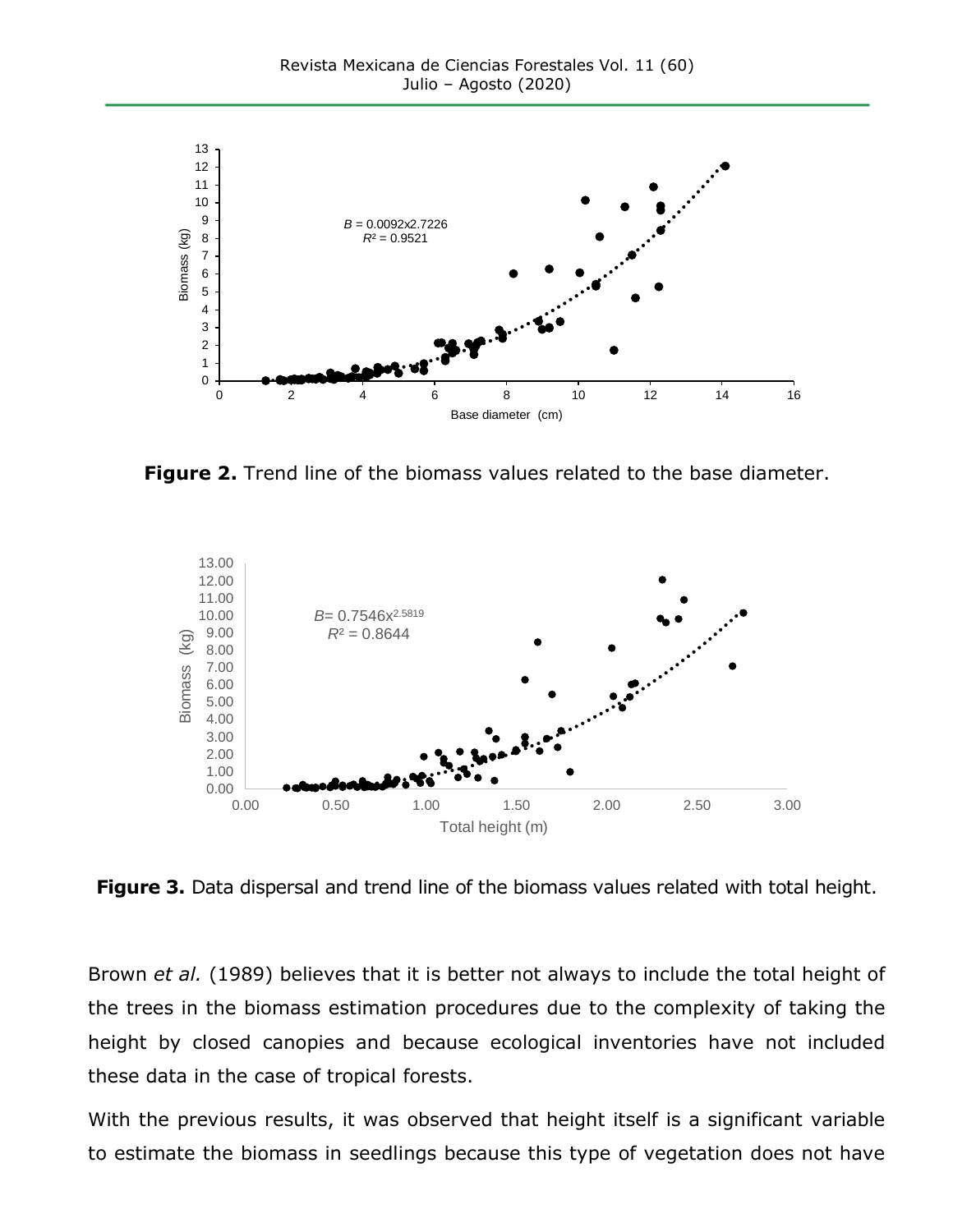closed canopies, in addition to the fact that the distances between *Pinus hartwegii* trees are very wide (in some cases up to 15 or 20 m from tree to tree), probably from an innate characteristic of the species.

#### **Biomass tables**

Table 1 shows the biomass tables generated from the *DB* and  $h<sub>T</sub>$  equations (with the highest coefficient of determination), with the categories defined for these variables.

| <b>Base diameter</b><br>category (DB) (cm) | <b>Biomass (kg)</b><br>$B=0.0092(DB)^{2.7226}$<br>$R^2 = 0.9521$ | <b>Total height</b><br>category $(hT)$<br>(m) | <b>Biomass (kg)</b><br>$B=0.7546(hT)2.5819$<br>$R^2 = 0.8644$ |  |  |  |
|--------------------------------------------|------------------------------------------------------------------|-----------------------------------------------|---------------------------------------------------------------|--|--|--|
| 1                                          | 0.009                                                            | 0.01                                          | 0.000                                                         |  |  |  |
| 5                                          | 0.736                                                            | 0.25                                          | 0.021                                                         |  |  |  |
| 10                                         | 4.857                                                            | 0.50                                          | 0.126                                                         |  |  |  |
| 15                                         | 14.649                                                           | 0.75                                          | 0.359                                                         |  |  |  |
| 20                                         | 32.061                                                           | 1.00                                          | 0.755                                                         |  |  |  |
| ۰                                          |                                                                  | 1.25                                          | 1.343                                                         |  |  |  |
|                                            |                                                                  | 1.50                                          | 2.150                                                         |  |  |  |
|                                            |                                                                  | 1.75                                          | 3.200                                                         |  |  |  |
|                                            |                                                                  | 2.00                                          | 4.518                                                         |  |  |  |
|                                            |                                                                  | 2.25                                          | 6.124                                                         |  |  |  |
|                                            |                                                                  | 2.50                                          | 8.038                                                         |  |  |  |
|                                            |                                                                  | 2.75                                          | 10.281                                                        |  |  |  |
|                                            |                                                                  | 3.00                                          | 12.871                                                        |  |  |  |

**Table 1.** Biomass tables from the equations and the categories of the *DB* and  $h<sub>T</sub>$  variables.

The table above represents a tool that can facilitate in the field the calculation of biomass for a specific tree or set of trees, such as a stand, through the categories of base diameter or total height.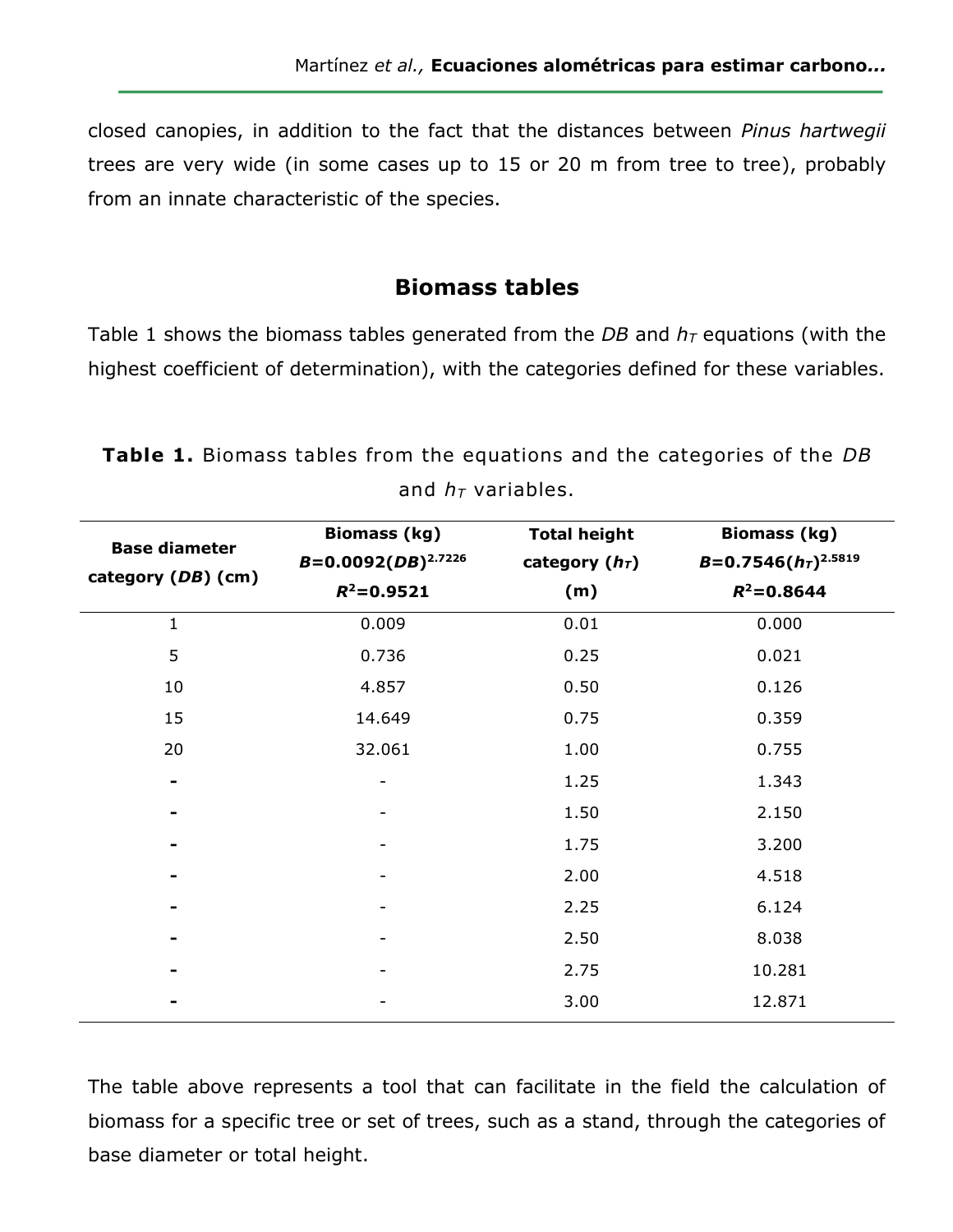## **Obtaining of carbon content**

Table 2 shows the results of carbon content by component of the seedlings.

**Table 2.** Average and standard deviation of carbon content in foliage, branches, stem and root components.

|                    | <b>Foliage</b> | <b>Branches</b> | <b>Stem</b> | <b>Root</b> |
|--------------------|----------------|-----------------|-------------|-------------|
| Average            | 50.57          | 50.79           | 51.67       | 50.21       |
| Standard deviation | 0.67           | 1.09            | 2.62        | 1.36        |
| Total average      | 50.81          |                 |             |             |

The percentage of carbon found in the present study was similar (50 %) to that proposed by the International Panel for Climate Change (IPCC, 1996) Some authors calculated percentages not so far for mild-temperate species. For example, Carrillo *et al.* (2016) obtained 48.5 % for *Pinus hartwegii*; Avendaño *et al.* (2009) 46.48 % for *Abies religiosa* (Kunth) Schltdl. *et* Cham., and Carrillo *et al.* (2013) 48 % for *Quercus*. For *Pinus patula* Schiede ex Schltdl. & Cham., Carrillo *et al*. (2016) determined 48.55 % and Díaz *et al.* (2007), 50.31 % for the same species.

With the obtained coefficient, the carbon content was calculated by applying the value of 0.5081 to the total biomass or by component of each seedling.

# **Conclusions**

The equations to estimate the total biomass are reliable when the base diameter *DB* and the total height  $h<sub>T</sub>$  are used, because the coefficients of determination were  $R^2$  = 0.9521 and 0.8644, respectively. On the other hand, when the height to the first living branch was used, the determination coefficient was low:  $R^2 = 0.3203$ , so its use is not reliable.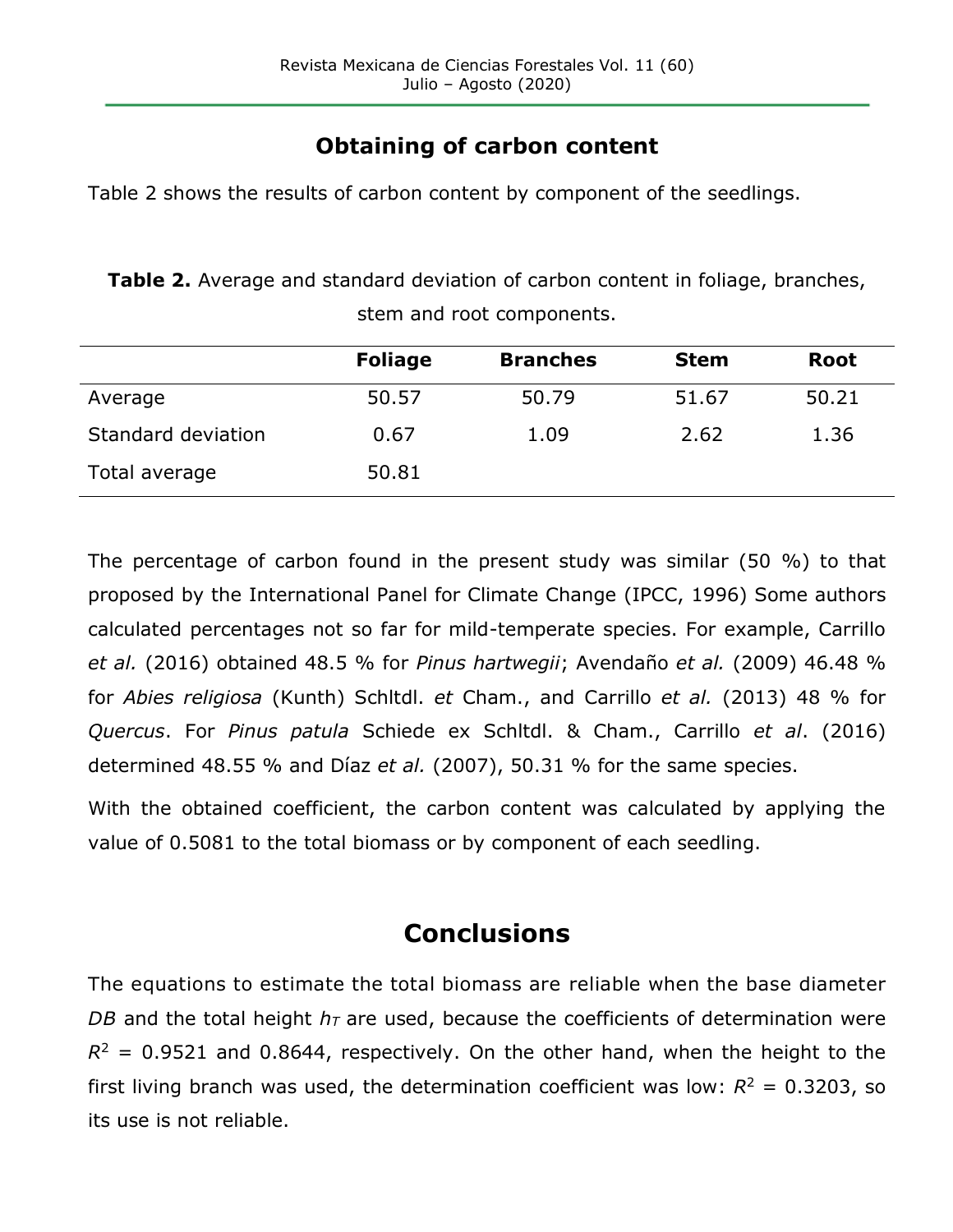By applying a coefficient of 50.81 % to the biomass calculated with the allometric equations for the base diameter or the total height, it is enough to know the carbon content in *a Pinus hartwegii* tree, stand or seedling plantation so it can be used satisfactorily.

#### **Acknowledgements**

To *Volkswagen de México, S. A. de C. V.* for having sponsored this project through the *Fundación Produce Puebla A. C.* To the managers of the *Iztaccíhuatl-Popocatépetl* National Park for the facilities provided, as well as to the ecological restoration brigade for their help, without which this hard work would have not been achieved.

#### **Conflict of interests**

The authors declare no conflict of interest.

#### **Contribution by author**

José Efraín Martínez Luna: planning and carrying out of field work, structure and review of the document; Fernando Carrillo Anzures and Miguel Acosta Mireles: planning of the research study, development, analysis, data processing, structuring and writing of the document; Martin Enrique Romero Sánchez and Ramiro Pérez Miranda: structure and review of the document.

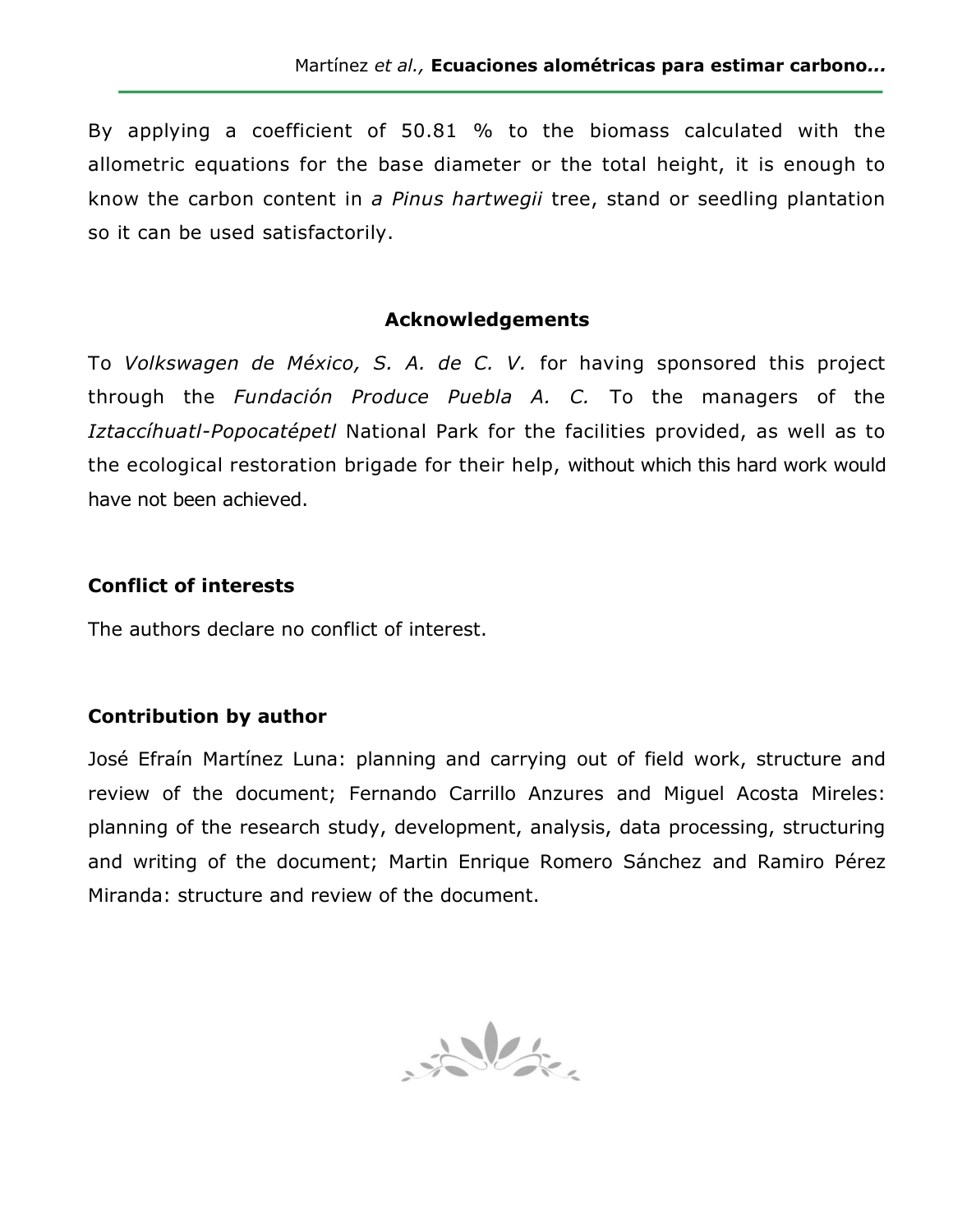#### **References**

Acosta M., M. 2003. Diseño y aplicación de una metodología para medir los almacenes de carbono en sistemas con vegetación natural y agrícolas de ladera en México. Tesis Doctoral. Programa Forestal Colegio de Postgraduados. Montecillo, Texcoco, Edo. de Méx., México. 135 p.

Avendaño H., D. M., M. Acosta M., F. Carrillo A. y J. D. Etchevers B. 2009. Estimación de biomasa y carbono en un bosque de *Abies religiosa*. Fitotecnia Mexicana 32 (3):233-238.

Barrionuevo, S. A., E. Pan, J. C. Medina, R. Taboada y R. Ledesma. 2013. La contribución ambiental de rodales de *Aspidosperma quebracho-blanco* Schitdi. en la fijación de CO<sub>2</sub>: bases para una gestión sustentable. Foresta Veracruzana 15(1): 31–36.

Brown, S., A.Gillespie and A. E. Lugo 1989. Biomass estimation methods for tropical forests with applications to forest inventory data. Forest Science *35*(4):881–902. Doi:10.1093/forestscience/35.4.881.

Carrillo A., F; M. Acosta M. y C. E. TOMÁS M. 2013. Generación de dos modelos para determinar el carbono de dos especies de Encino. *In*: Paz P.,F., J. Wong G., M. Bazán y V. Saynes (Eds.). Estado Actual del Conocimiento del Ciclo del Carbono y sus Interacciones en México: Síntesis a 2013. Programa Mexicano del Carbono. Colegio de Postgraduados, Universidad Autónoma Chapingo, Instituto Tecnológico y de Estudios Superiores de Monterrey. Texcoco, Edo. de Méx., México. pp. 126-131.

Carrillo A., F; M. Acosta M., E. Flores A., J. E. Juárez B. y E. Bonilla P. 2014. Estimación de biomasa y carbono en dos especies arbóreas en la Sierra Nevada, México. Revista Mexicana de Ciencias Agrícolas. 5(5):679-693. Doi: : 10.29312/remexca.v5i5.901.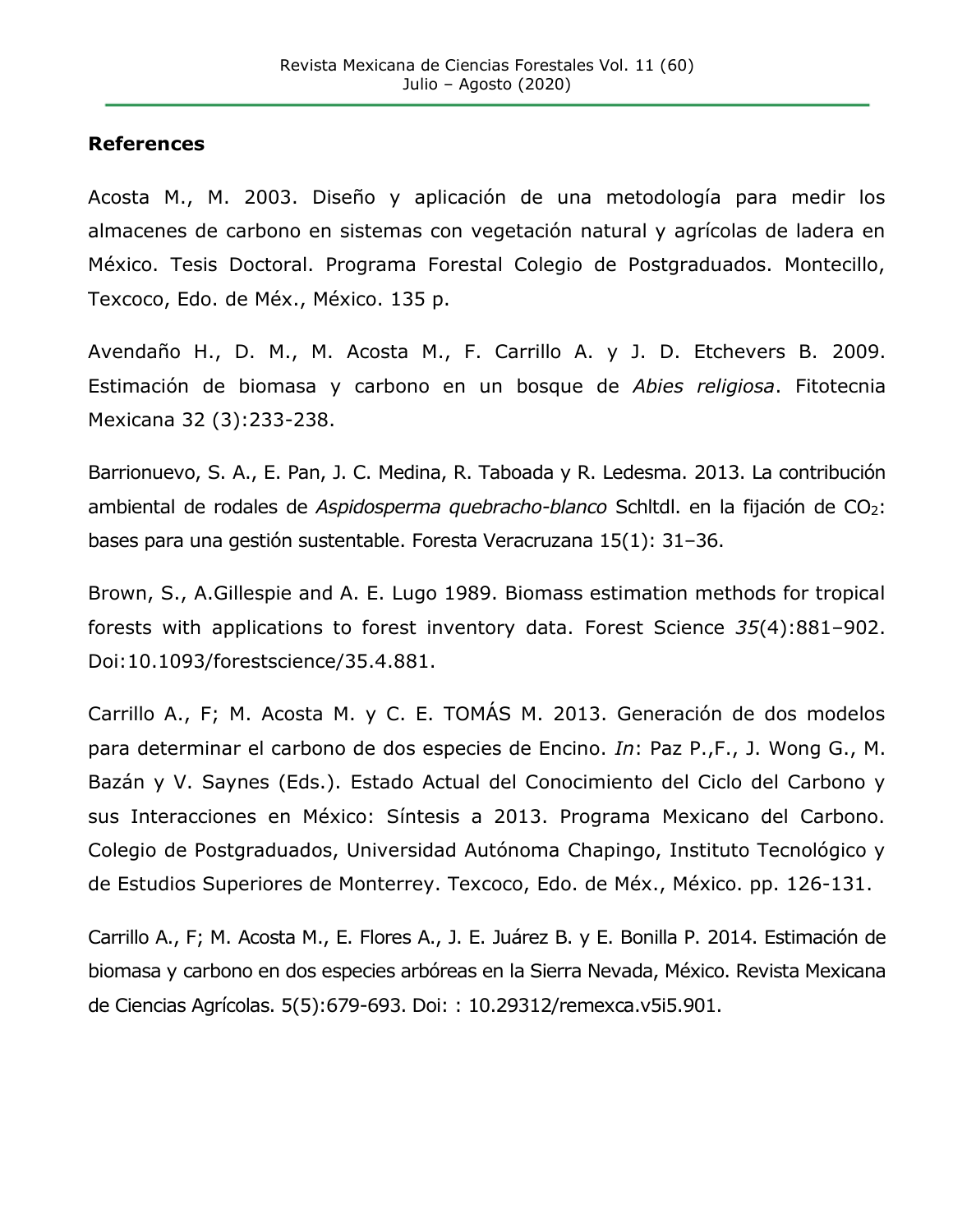Carrillo A., F., M. Acosta M., C. del R. Jiménez C., L. González M. y J. D. Etchevers. 2016. Ecuaciones alométricas para estimar biomasa y carbono en la parte aérea de *Pinus hartwegii* en el Parque Nacional Izta-Popo, México. Revista Mexicana de Ciencias Agrícolas 7(3): 681–691. Doi:10.29312/remexca.v7i3.327.

Carrillo A., F., M. Acosta M., E. Flores A., J. E. Juárez B. y E. Bonilla P. 2014. Estimación de biomasa y carbono en dos especies arbóreas en la Sierra Nevada, México. Revista Mexicana de Ciencias Agrícolas. 5(5):679-693. Doi: 10.29312/remexca.v5i5.901.

Castañeda G., J. C., A.Gallegos R., M. Sánchez D. y P. A.Domínguez C. 2012. Biomasa aérea y posibles emisiones de CO<sup>2</sup> después de un incendio; caso del bosque "La Primavera", Jalisco, México. Ra Ximhai 8(3):1–15. Doi: 10.35197/rx.08.03.e1.2012.01.jc.

Chávez A., G., G. Ángeles P., M. Pérez S., M. Á. López L., E. García M. y C. Wayson. 2016. Distribución de biomasa aérea en un bosque de *Pinus patula* bajo gestión forestal en Zacualtipán, Hidalgo, México. Madera y Bosques 22(3):23-36. Doi: 10.21829/myb.2016.2231454.

Cruz I., I. C. 2016. Emisiones del CO<sub>2</sub> en hogares urbanos. El caso del Distrito Federal. Estudios Demográficos y Urbanos 31(91): 115–142.

Díaz, F. R., M. Acosta M., F. Carrillo A., E. Buendía R., E. Flores A. y J. D. Etchevers B. 2007. Determinación de ecuaciones alométricas para estimar biomasa y carbono en *Pinus patula* Schl. et Cham. Madera y Bosques 13(1):17-28. Doi: 10.21829/myb.2007.1311233.

Flores N. P., M. A. López L., G. Ángeles P., M. de L. De la Isla S. y G. Calva V. 2011. Modelos para estimación y distribución de biomasa de *Abies religiosa* (Kunth) Schltdl. *et* Cham. en proceso de declinación. Revista Mexicana de Ciencias Forestales 2(4): 9–20. Doi: 10.29298/rmcf.v2i8.543.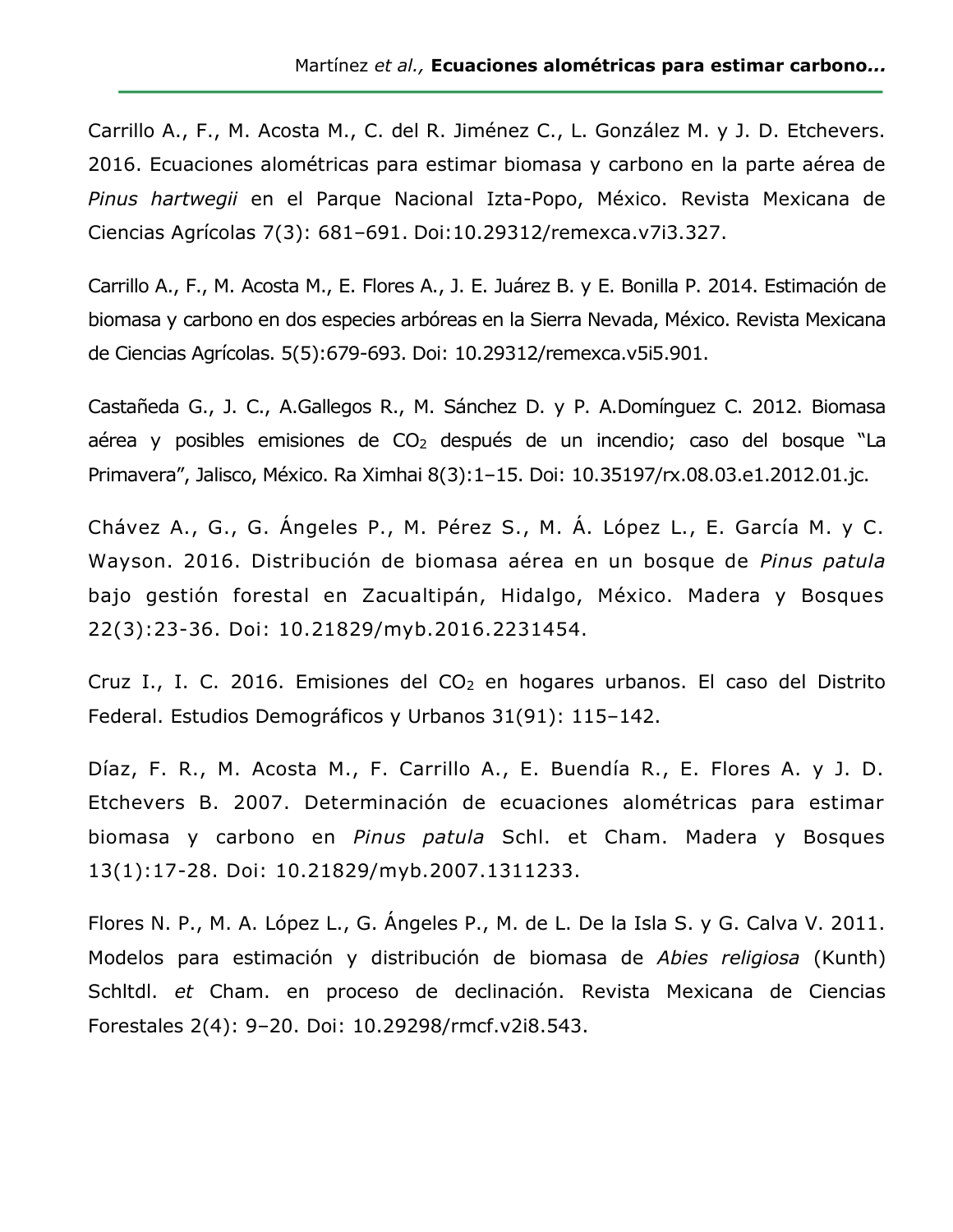International Panel for Climate Change (IPCC). 1996. Land Use Change and Forestry. Edited by *In:* Penman, J., M. Gytarsky, T. Hiraishi, T. Krug, D. Kruger, R. Pipatti, L. Buendia, K. Miwa, T. Ngara, K. Tanabe and F. Wagner (Eds.). Cap. 5 Vol. 57. Greenhouse Gas Inventory Reference Manual. Bracknell, UK. 590 p.

Montes de O,-C., E., P. García R. y J. A. Nájera L., J. Méndez G. y J. J. Graciano L. 2008. Flujos y asimilación de CO<sup>2</sup> de *Pinus durangensis* ( Martínez M .) en la Región De El Salto , Durango , México. InterSedes: Revista de Las Sedes Regionales, 9(17):181–192.

Food and Agriculture Organization of the United Nation (FAO). 2015. World Reference Base for Soil Resources 2014, update 2015: International soil classification system for naming soils and creating legends for soil maps. IUSS Working Group WRB. World Soil Resources Reports No. 106. FAO. Rome, Italy. 203 p.

Ordóñez, J. A. y O. Masera, 2001. Captura de carbono ante el cambio climático. Madera y Bosques. *7*(1):3–12.

Pretzsch H. 2014. Canopy space filling and tree crown morphology in mixed-species stands compared with monocultures. Forest Ecology and Management. 327: 251- 26. Doi:10.1016/j.foreco.2014.04.027

Romero S., M. E. 2016. Escenarios de cambio climático en el sector forestal. Revista Mexicana de Ciencias Forestales. *7*(37): 4–6. Doi:10.29298/rmcf.v7i37.47

Rzedowski, J. 2006. Bosque de coníferas. *In*: Vegetación de México. 1<sup>a</sup> edición electrónica.. Comisión Nacional para el Conocimiento y Uso de la Biodiversidad. México, D.F., México. pp. 295–327.

Schlegel, B. 2001. Estimación de la biomasa y carbono en bosques del tipo forestal siempreverde. *In:*Simposio Internacional Medición y Monitoreo de La Captura de Carbono en Ecosistemas Forestales. Fecha del evento. Valdivia, Chile. pp. 1–13.

Secretaría de Medio Ambiente y Recursos Naturales (Semarnat). 2013. Programa de